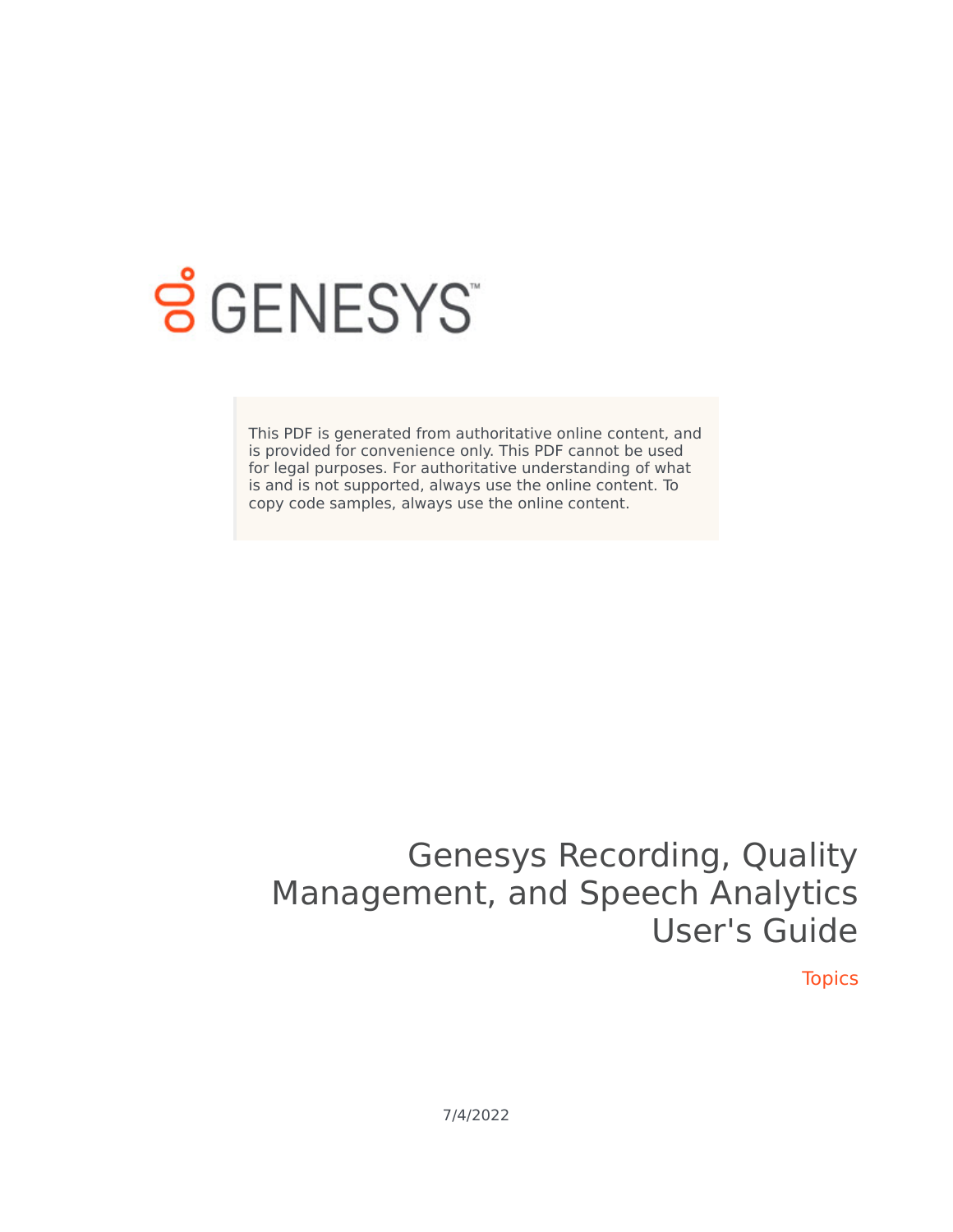

• Administrator

A topic enables you to boost the recognition of a specific business issue by telling SpeechMiner UI what phrases to look for. For example, if you want to identify interactions in which the customer wishes to cancel an account, you could create a topic named Cancellation with the following phrases: "Close out my account" and "I need to cancel".

## **Related documentation:**

• •

Topics can also be used to improve the overall speech recognition of the system in two main ways:

- **Directly:** For example, the word "cinnamon" may appear frequently in calls when "cinema" was actually said. You could enter a number of phrases in the topic related to "cinema" in order to improve the transcription results. This assumes that you do not need to report on calls related to "cinema". That is, because the topic is a collection of mostly unrelated phrases, it is not very useful for reporting. In order to run reports on "cinema", it is recommended to place the phrases in a topic that has a common business meaning.
- **Indirectly:** Consider the scenario in which "account number" is a phrase that is important to capture, but its accuracy is low due to a number of false positives being generated because "phone number" is recognized as "account number". Adding the phrase "phone number" to the topic could potentially draw those false positives away from "account number". Placing "phone number" in a topic implies that it is not important to run reports on "phone number". For the incorrectly-recognized and undesired "cinnamon" appearing in transcripts, it is recommended to try to remove it (and therefore correctly recognize "cinema") by adding "cinnamon" into the topic with strictness set at 100. Various phrases with additional context (for example, "late night cinnamon") may work better than using the singleword phrase "cinnamon".

More specifically, topics are a collection of phrases defined globally for the SpeechMiner UI system, and included in one or more programs as required. When a topic is included in a program, SpeechMiner UI searches for all of the phrases included in the topic's definition, in all the interactions associated with the program. When one of the phrases is found, SpeechMiner UI identifies it as a linguistic event and registers the topic as found at a specific time during the interaction.

Each linguistic event identified by SpeechMiner UI in an interaction has a start time, an end time, a name, and a type. For example, if a topic called "Loan Offer" is identified by the phrase "can offer you a loan," the start time is when the agent began saying "can," the end time is when the agent finished saying "loan," the name is "Loan Offer," and the type of event is "Topic."

Although a topic can contain one phrase, the more phrases you add the more useful the topic.

Once a topic is created, you can always make modifications based on the accuracy of the results that